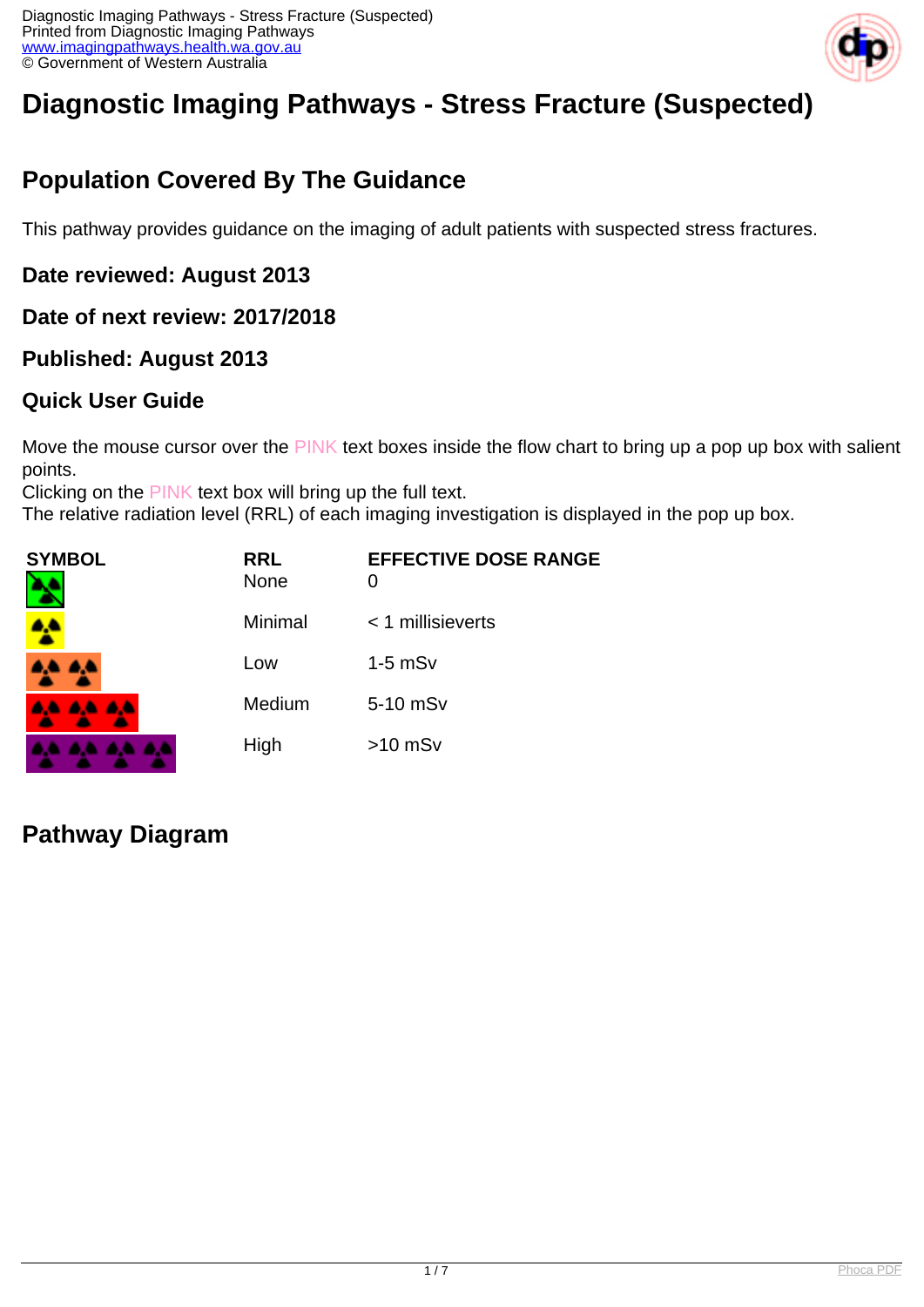#### Diagnostic Imaging Pathways - Stress Fracture (Suspected) Printed from Diagnostic Imaging Pathways [www.imagingpathways.health.wa.gov.au](http://www.imagingpathways.health.wa.gov.au/) **CO** Government of Western Australia



## **Image Gallery**

Note: These images open in a new page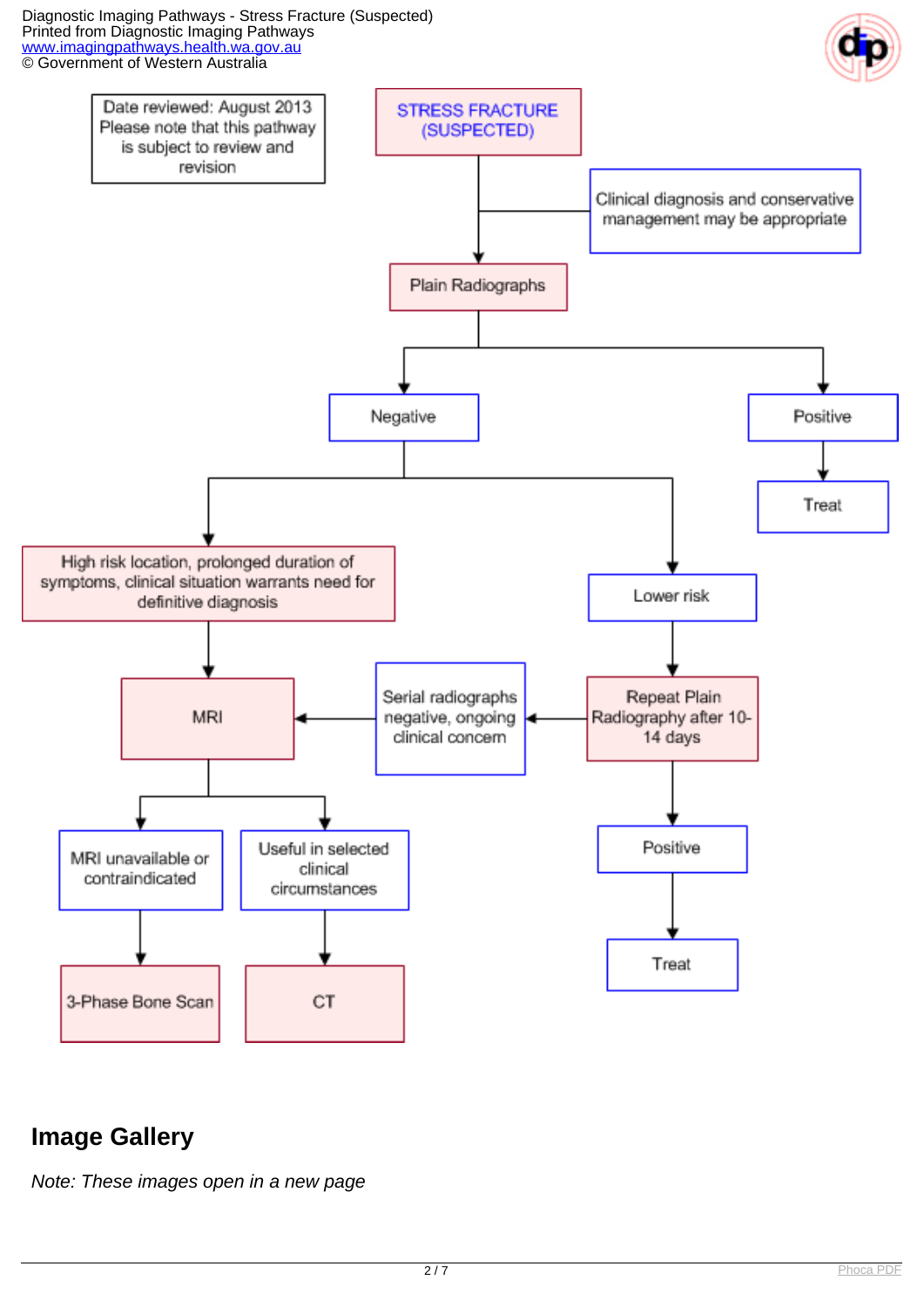



#### **1a <b>BIC Suspected Stress Fracture**

Image 1a (Plain Radiography): Normal x-ray in 18 yo male with medial tibial pain.

**1b ID** Image 1b (Bone Scan): Delayed phase of bone scan showing focal uptake in the posteromedial cortex typical of a stress fracture (arrow).

## **Teaching Points**

- Plain radiographs are the initial imaging modality of choice, but are limited due to their inability to detect bony changes early in the development of a stress fracture
- Early radiographs are often normal. Consider repeat plain radiography at 10-14 days
- MRI is the most sensitive and specific investigation to diagnose a stress fracture when radiographs are normal or equivocal and can best evaluate for other differential diagnoses
- Scintigraphy has high sensitivity for stress fracture but poorer specificity, and is associated with ionising radiation exposure. It is an alternative when MRI is contraindicated or unavailable
- CT can be helpful as an alternative to MRI to demonstrate bony changes but is less sensitive

## **Plain Radiographs**

- Initial imaging modality of choice for detection of suspected stress fractures [3](index.php/imaging-pathways/musculoskeletal-trauma/bone-and-joint-trauma/suspected-stress-fracture?tab=References#3)
- Highly specific (~96%) but poorly sensitive (~56%), limiting accuracy (~67%)  $\frac{4}{3}$  $\frac{4}{3}$  $\frac{4}{3}$ 
	- When plain radiographs demonstrate changes consistent with stress fracture, such as linear cortical radiolucency or localised periosteal reaction [5-7,](index.php/imaging-pathways/musculoskeletal-trauma/bone-and-joint-trauma/suspected-stress-fracture?tab=References#5) no further imaging is indicated [3](index.php/imaging-pathways/musculoskeletal-trauma/bone-and-joint-trauma/suspected-stress-fracture?tab=References#3)
	- Early radiographs are often normal or nonspecific. The lag time between manifestation of initial symptoms and detection of radiographic findings ranges from 1 week to several months [8](index.php/imaging-pathways/musculoskeletal-trauma/bone-and-joint-trauma/suspected-stress-fracture?tab=References#8)
	- Radiographs may be negative initially in 60-90% of patients and remain negative in 40-60% of stress fractures [5-7](index.php/imaging-pathways/musculoskeletal-trauma/bone-and-joint-trauma/suspected-stress-fracture?tab=References#5),[9](index.php/imaging-pathways/musculoskeletal-trauma/bone-and-joint-trauma/suspected-stress-fracture?tab=References#9)
- If the plain radiographs are normal or non-diagnostic, options include
	- Treat the patient for a presumed fracture and repeat radiography in 2-3 weeks. The American College of Radiology Expert Panel suggest repeat radiography in 10-14 days [3](index.php/imaging-pathways/musculoskeletal-trauma/bone-and-joint-trauma/suspected-stress-fracture?tab=References#3)
- If definitive diagnosis is needed, further investigate with MRI (preferred over bone scan due to higher specificity and absence of ionising radiation)

## **Magnetic Resonance Imaging**

- Comparable sensitivity and superior specificity to that of bone scan for detection of bone abnormalities [4,](index.php/imaging-pathways/musculoskeletal-trauma/bone-and-joint-trauma/suspected-stress-fracture?tab=References#4)[7,](index.php/imaging-pathways/musculoskeletal-trauma/bone-and-joint-trauma/suspected-stress-fracture?tab=References#7)[15-20](index.php/imaging-pathways/musculoskeletal-trauma/bone-and-joint-trauma/suspected-stress-fracture?tab=References#15)
- Aids in differentiating pathologic fractures from stress and insufficiency fractures [21](?tab=References#21) and superior soft tissue visualisation aids in differential diagnosis of pain
- Multiple classification systems for stress fractures have been developed to evaluate stress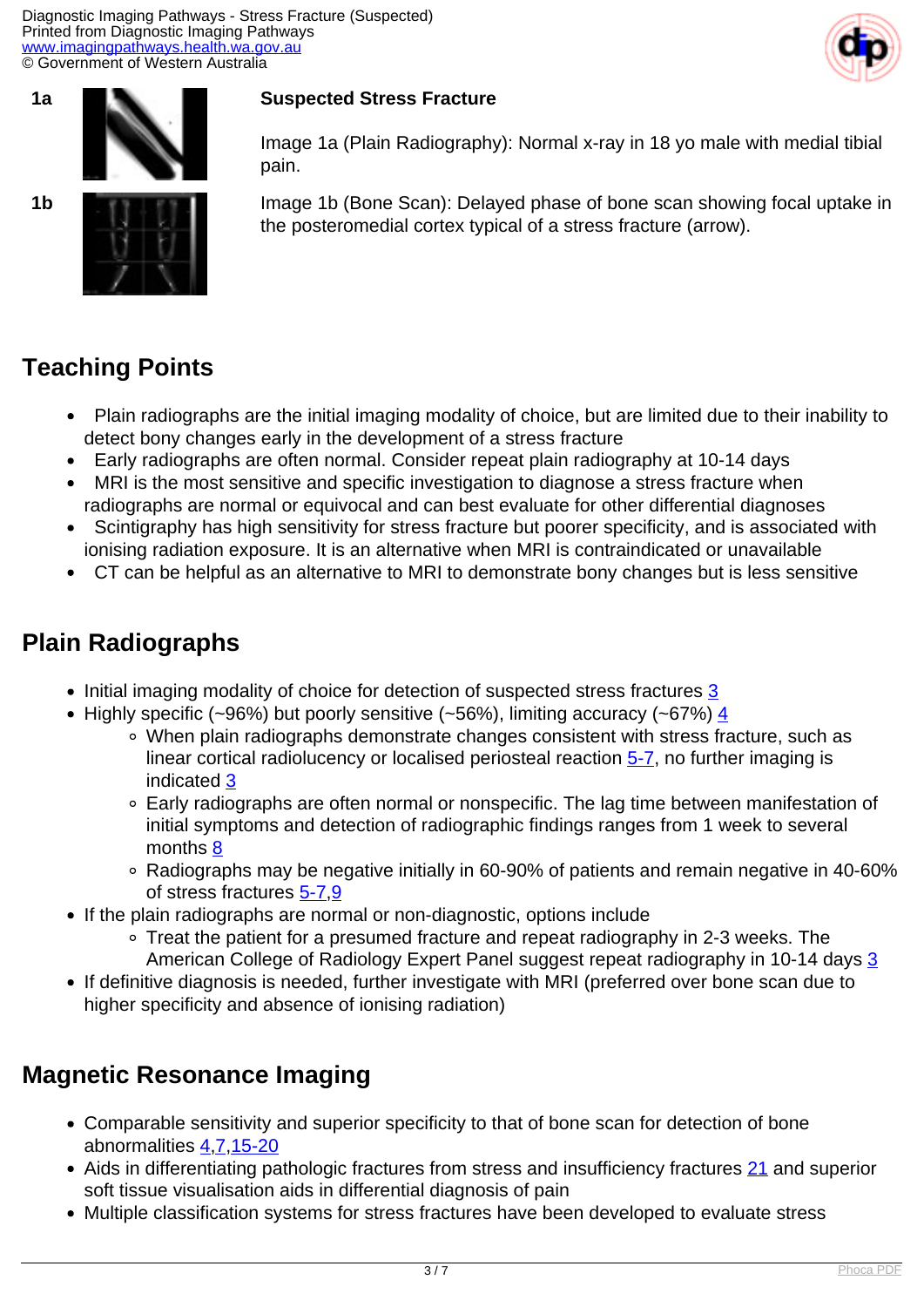

fractures and a 'gold standard' is yet to be developed [22](index.php/imaging-pathways/musculoskeletal-trauma/bone-and-joint-trauma/suspected-stress-fracture?tab=References#22) Two four-stage grading scales using MRI have been published

- Arendt and Griffiths' scale has been used for the femur, tibia, fibular, navicular, calcaneus and forefoot and has prognostic implications regarding time of healing [23](index.php/imaging-pathways/musculoskeletal-trauma/bone-and-joint-trauma/suspected-stress-fracture?tab=References#23)
- Fredericson and colleagues' scale was developed using tibia data, and found presence of a fracture or cortical abnormality opposed to oedema alone predicted a longer symptomatic period in runners. **7** These findings were not replicated in a more heterogeneous study population [24](index.php/imaging-pathways/musculoskeletal-trauma/bone-and-joint-trauma/suspected-stress-fracture?tab=References#24)

## **Three-Phase Bone Scintigraphy**

- A radiotracer (e.g. 99-Technetium-MDP) is injected into a vein after which a series of images are taken immediately (dynamic phase, demonstrating perfusion to a lesion), shortly after the injection (blood pool phase) and again 3-4 hours later (demonstrating relative bone turnover associated with a lesion)
- High sensitivity (~100%) for stress fractures.  $4,12,25,26$  $4,12,25,26$  $4,12,25,26$  $4,12,25,26$  $4,12,25,26$  80% of all fractures show some scan abnormality 24 hours post-injury and 95% at 72 hours. [26](index.php/imaging-pathways/musculoskeletal-trauma/bone-and-joint-trauma/suspected-stress-fracture?tab=References#26) Classical findings include focally intense and fusiform cortical uptake
- The addition of SPECT to planar scintigraphy improves accuracy [27](index.php/imaging-pathways/musculoskeletal-trauma/bone-and-joint-trauma/suspected-stress-fracture?tab=References#27)
- Less specific than MRI. False positives can occur in osteoid osteoma, osteomyelitis, or metastatic disease [4,](index.php/imaging-pathways/musculoskeletal-trauma/bone-and-joint-trauma/suspected-stress-fracture?tab=References#4)[17](index.php/imaging-pathways/musculoskeletal-trauma/bone-and-joint-trauma/suspected-stress-fracture?tab=References#17)
- Not as useful in follow-up care as uptake can persist for months after clinical healing [28](index.php/imaging-pathways/musculoskeletal-trauma/bone-and-joint-trauma/suspected-stress-fracture?tab=References#28)
- Due to the radiation exposure and poorer specificity, the role of bone scintigraphy should be reserved to exclude a radiographically occult fracture in patients unable to undergo MRI or after an inconclusive MRI examination [19](index.php/imaging-pathways/musculoskeletal-trauma/bone-and-joint-trauma/suspected-stress-fracture?tab=References#19)

## **Computed Tomography**

- Less sensitive than bone scintigraphy or MRI in the detection of stress fractures [17](index.php/imaging-pathways/musculoskeletal-trauma/bone-and-joint-trauma/suspected-stress-fracture?tab=References#17)[,29,](index.php/imaging-pathways/musculoskeletal-trauma/bone-and-joint-trauma/suspected-stress-fracture?tab=References#29)[30](index.php/imaging-pathways/musculoskeletal-trauma/bone-and-joint-trauma/suspected-stress-fracture?tab=References#30), but may better define an abnormality discovered with another modality [13](index.php/imaging-pathways/musculoskeletal-trauma/bone-and-joint-trauma/suspected-stress-fracture?tab=References#13) and have played a role in the diagnosis of longitudinal fractures [31](index.php/imaging-pathways/musculoskeletal-trauma/bone-and-joint-trauma/suspected-stress-fracture?tab=References#31)
- CT may occasionally depict osteopaenia, the earliest finding of a cortical stress injury, in symptomatic patients with normal MRI findings<sup>[17](index.php/imaging-pathways/musculoskeletal-trauma/bone-and-joint-trauma/suspected-stress-fracture?tab=References#17)</sup>
- May be useful in follow-up evaluation of healing in radiographically-occult fractures

## **Ultrasound**

- While less accurate than MRI, use of ultrasound to evaluate stress fractures in the metatarsal bones has been evaluated with a reported 83% sensitivity and 76% specificity, compared to MRI as the gold standard [32](index.php/imaging-pathways/musculoskeletal-trauma/bone-and-joint-trauma/suspected-stress-fracture?tab=References#32)
- Performance has been poor in more common sites of stress fracture [33](index.php/imaging-pathways/musculoskeletal-trauma/bone-and-joint-trauma/suspected-stress-fracture?tab=References#33)[,34](index.php/imaging-pathways/musculoskeletal-trauma/bone-and-joint-trauma/suspected-stress-fracture?tab=References#34)
- Further studies are needed to determine the role of ultrasound in the evaluation of stress fracture

## **References**

**Date of literature search: April 2013**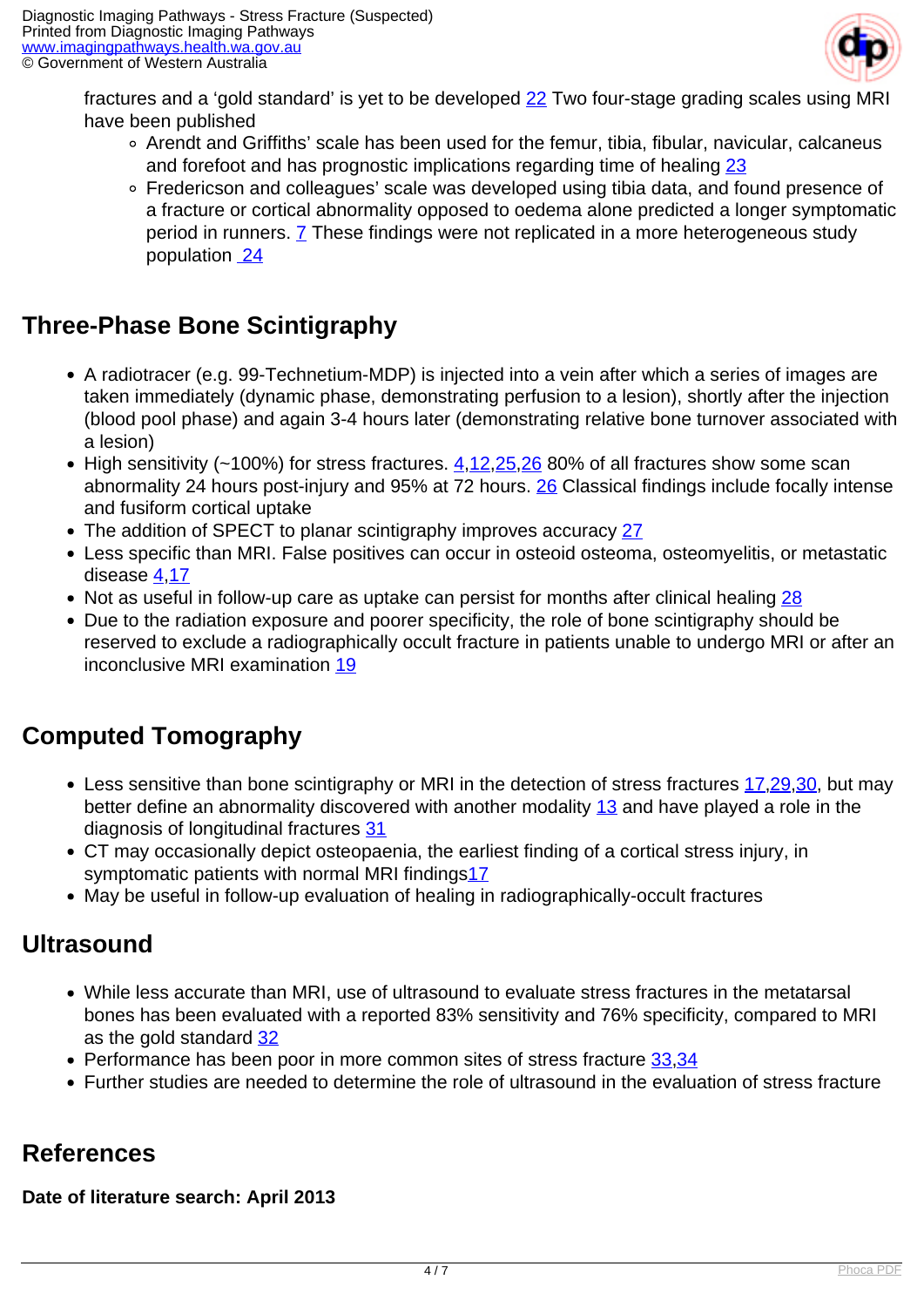

The search methodology is available on request. [Email](index.php/contact-us)

References are graded from Level I to V according to the Oxford Centre for Evidence-Based Medicine, Levels of Evidence. [Download the document](http://www.cebm.net/wp-content/uploads/2014/06/CEBM-Levels-of-Evidence-2.1.pdf)

- 1. Boden BP, Osbahr DC. **High-risk stress fractures: evaluation and treatment.** J Am Acad Orthop Surg. 2000;8(6):344-53. (Review article)
- 2. Kaeding CC, Yu JR, Wright R, Amendola A, Spindler KP. **Management and return to play of stress fractures.** Clin J Sport Med. 2005;15(6):442-7. (Review article)
- 3. Expert Panel on Musculoskeletal Imaging:, Daffner RH, Weissman BN, Appel M, Bancroft L, Bennett DL, et al. **ACR appropriateness criteria: stress (fatigue/insufficiency) fracture, including sacrum, excluding other vertebrae.** American College of Radiology; 2011 [cited 2013 April 1]. (Evidence based guideline) [View the reference](http://www.guideline.gov/content.aspx?id=32618)
- 4. Kiuru MJ, Pihlajamaki HK, Hietanen HJ, Ahovuo JA. **MR imaging, bone scintigraphy, and radiography in bone stress injuries of the pelvis and the lower extremity.** Acta Radiologica. 2002;43(2):207-12. (Level II/III evidence)
- 5. Kijowski R, Choi J, Mukharjee R, de Smet A. **Significance of radiographic abnormalities in patients with tibial stress injuries: correlation with magnetic resonance imaging.** Skeletal Radiol. 2007;36(7):633-40. (Level III evidence)
- 6. Giladi M, Ziv Y, Aharonson Z, Nili E, Danon YL. **Comparison between radiography, bone scan and ultrasound in the diagnosis of stress fractures.** Mil Med. 1984;149(8):459-61. (Review article)
- 7. Fredericson M, Bergman AG, Hoffman KL, Dillingham MS. **Tibial stress reaction in runners correlation of clinical symptoms and scintigraphy with a new magnetic resonance imaging grading system.** Am J Sports Med. 1995;23(4):472-81. (Level III evidence)
- 8. Anderson MW, Greenspan A. **Stress fractures.** Radiology. 1996;199(1):1-12. (Review article)
- 9. Zwas ST, Elkanovitch R, Frank G. **Interpretation and classification of bone scintigraphic findings in stress fractures.** J Nucl Med. 1987;28(4):452-7. (Level III evidence)
- 10. Geslien GE, Thrall JH, Espinosa JL, Older RA. **Early detection of stress fractures using 99mTcpolyphosphate.** Radiology. 1976;121(3 Pt. 1):683-7. (Level III evidence)
- 11. Greaney RB, Gerber FH, Laughlin RL, Kmet JP, Metz CD, Kilcheski TS, et al. **Distribution and natural history of stress fractures in United States marine recruits.** Radiology. 1983;146(2):339-46. (Level II evidence)
- 12. Courtenay BG, Bowers DM. **Stress-fractures clinical features and investigation.** Med J Aust. 1990;153(3):155-6. (Level IV evidence)
- 13. Matheson GO, Clement DB, McKenzie DC, Taunton JE, Lloydsmith DR, Macintyre JG. **Stress fractures in athletes - a study of 320 cases.** Am J Sports Med. 1987;15(1):46-58. (Level III evidence)
- 14. Prather JL, Nusynowitz ML, Snowdy HA, Hughes AD, McCartney WH, Bagg RJ. **Scintigraphic findings in stress fractures.** J Bone Joint Surg Am. 1977;59(7):869-74. (Level III/IV evidence)
- 15. Shin AY, Morin WD, Gorman JD, Jones SB, Lapinsky AS. **The superiority of magnetic resonance imaging in differentiating the cause of hip pain in endurance athletes.** Am J Sports Med. 1996;24(2):168-76. (Level III evidence)
- 16. Rizzo PF, Gould ES, Lyden JP, Asnis SE. **Diagnosis of occult fractures about the hip magnetic-resonance imaging compared with bone-scanning.** J Bone Joint Surg Am. 1993;75A(3):395-401. (Level II evidence)
- 17. Gaeta M, Minutoli F, Scribano E, Ascenti G, Vinci S, Bruschetta D, et al. **CT and MR imaging findings in athletes with early tibial stress injuries: comparison with bone scintigraphy findings and emphasis on cortical abnormalities.** Radiology. 2005;235(2):553-61. (Level II evidence)
- 18. Deutsch AL, Mink JH, Waxman AD. **Occult fractures of the proximal femur MR imaging.**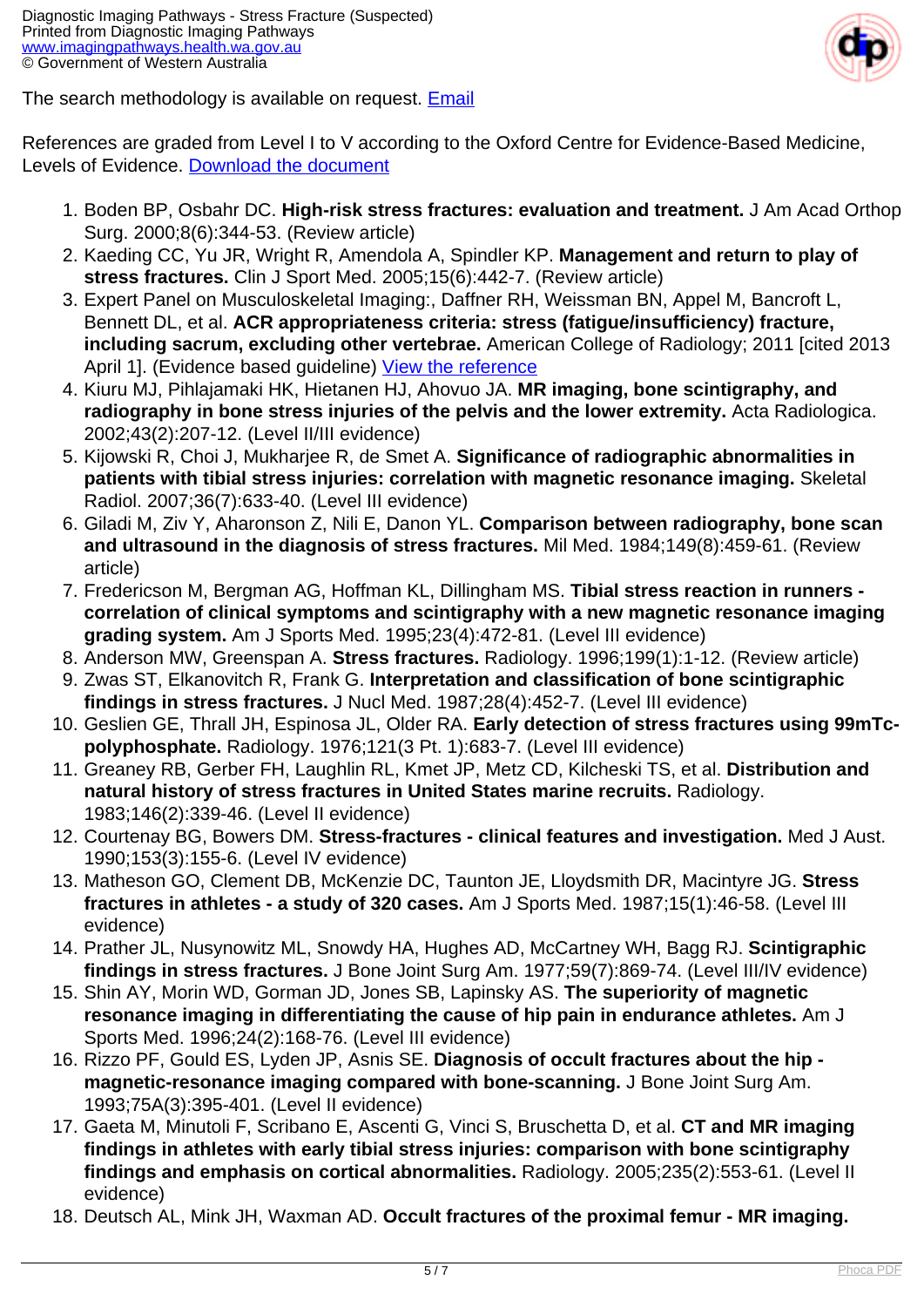

Radiology. 1989;170(1):113-16. (Level III evidence)

- 19. Dobrindt O, Hoffmeyer B, Ruf J, Seidensticker M, Steffen IG, Zarva A, et al. **MRI versus bone scintigraphy. Evaluation for diagnosis and grading of stress injuries.** Nuklearmedizin. 2012;51(3):88-94. (Level II/III evidence)
- 20. Ishibashi Y, Okamura Y, Otsuka H, Nishizawa K, Sasaki T, Toh S. **Comparison of scintigraphy and magnetic resonance imaging for stress injuries of bone.** Clin J Sports Med. 2002;12(2):79-84. (Level III evidence)
- 21. Fayad L, Kawamoto S, Kamel I, Bluemke D, Eng J, Frassica F, et al. **Distinction of long bone stress fractures from pathologic fractures on cross-sectional imaging: how successful are we?** AJR Am J Roentgenol. 2005;185(4):915-24. (Level II/III evidence)
- 22. Miller T, Kaeding CC, Flanigan D. **The classification systems of stress fractures: a systematic review.** Phys Sportsmed. 2011;39(1):93-100. (Level I/II evidence)
- 23. Arendt EA, Griffiths HJ. **The use of MR imaging in the assessment and clinical management of stress reactions of bone in high-performance athletes.** Clin Sports Med. 1997;16(2):291-306. (Review article)
- 24. Yao L, Johnson C, Gentili A, Lee JK, Seeger LL. **Stress injuries of bone: analysis of MR imaging staging criteria.** Acad Radiol. 1998;5(1):34-40. (Level III evidence)
- 25. Shikare S, Samsi AB, Tilve GH. **Bone imaging in sports medicine.** J Postgrad Med. 1997;43(3):71-2. (Level IV evidence)
- 26. Matin P. **Appearance of bone scans following fractures, including immediate and long-term studies.** J Nucl Med. 1979;20(12):1227-31. (Level II evidence)
- 27. Bryant LR, Song WS, Banks KP, Bui-Mansfield LT, Bradley YC. **Comparison of planar scintigraphy alone and with SPECT for the initial evaluation of femoral neck stress fracture.** AJR Am J Roentgenol. 2008;191(4):1010-5. (Level III evidence)
- 28. Diehl J, Best T, Kaeding C. **Classification and return-to-play considerations for stress fractures.** Clin Sports Med. 2006;25(1):17-28, vii. (Review article)
- 29. Groves AM, Cheow HK, Balan KK, Housden BA, Bearcroft PWP, Dixon AK. **16-Detector multislice CT in the detection of stress fractures: a comparison with skeletal scintigraphy.** Clin Radiol. 2005;60(10):1100-5. (Level III evidence)
- 30. Cabarrus MC, Ambekar A, Lu Y, Link TM. **MRI and CT of insufficiency fractures of the pelvis and the proximal femur.** AJR Am J Roentgenol. 2008;191(4):995-1001. (Level III evidence)
- 31. Shearman CM, Brandser EA, Parman LM, El-Khoury GY, Saltzman CL, Pyevich MT, et al. **Longitudinal tibial stress fractures: a report of eight cases and review of the literature.** J Comput Assist Tomogr. 1998;22(2):265-9. (Review article)
- 32. Banal F, Gandjbakhch F, Foltz V, Goldcher A, Etchepare F, Rozenberg S, et al. **Sensitivity and specificity of ultrasonography in early diagnosis of metatarsal bone stress fractures: a pilot study of 37 patients.** J Rheumatol. 2009;36(8):1715-9. (Level III evidence)
- 33. Boam WD, Miser WF, Yuill SC, Delaplain CB, Gayle EL, MacDonald DC. **Comparison of ultrasound examination with bone scintiscan in the diagnosis of stress fractures.**. J Am Board Fam Pract. 1996;9(6):414-7. (Level III evidence)
- 34. Schneiders AG, Sullivan SJ, Hendrick PA, Hones BDGM, McMaster AR, Sugden BA, et al. **The ability of clinical tests to diagnose stress fractures: a systematic review and meta-analysis.** J Orthop Sports Phys Ther. 2012;42(9):760-71. (Level I evidence)

## **Information for Consumers**

| Information from this website | Information from the Royal        |
|-------------------------------|-----------------------------------|
|                               | <b>Australian and New Zealand</b> |
|                               | College of Radiologists' website  |
|                               |                                   |